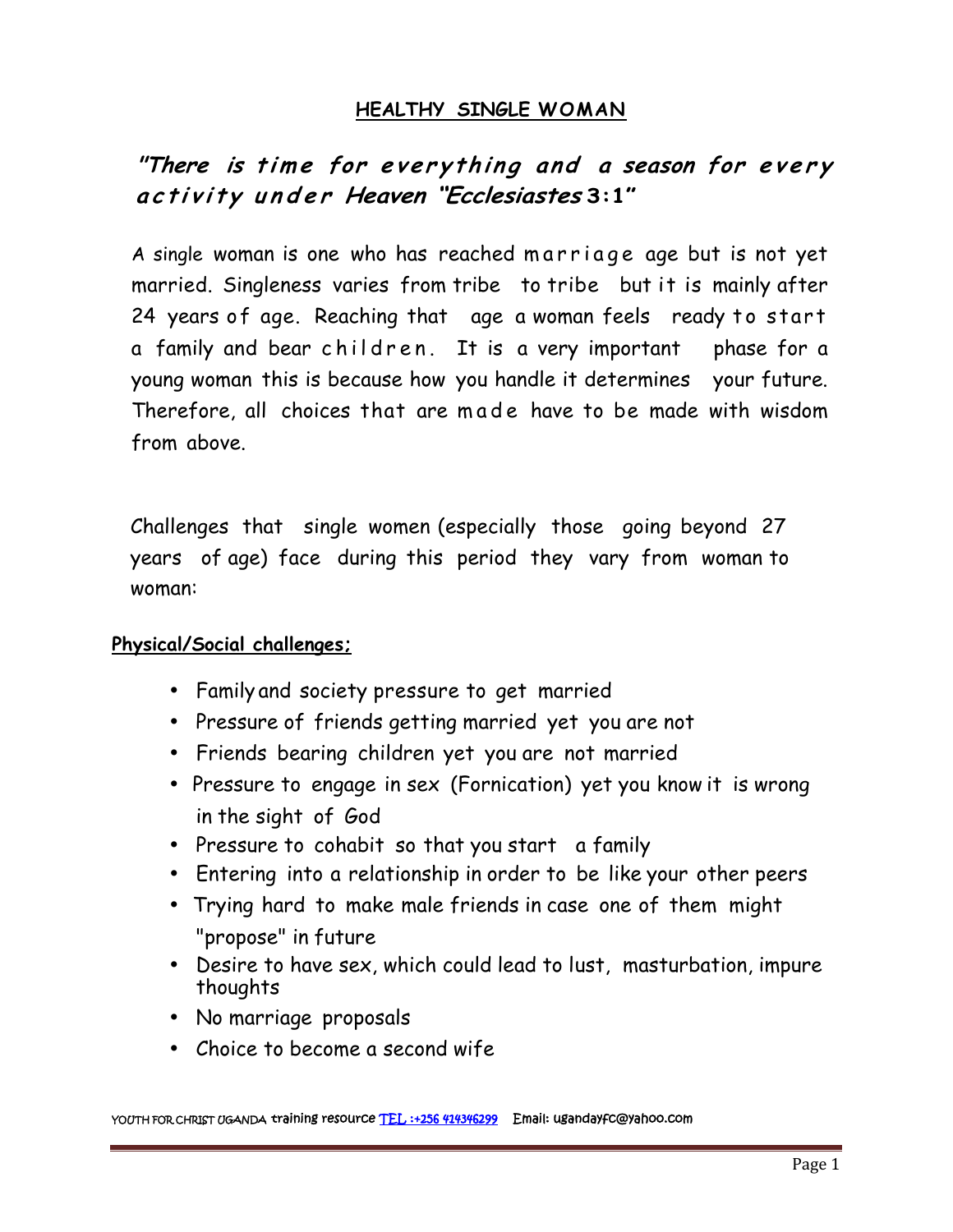### **Financially challenges**

- Lack of a job
- Supporting the family
- Poorly paying job
- Educate your self
- Taking care of yourself (Rent, food, medical care, dressing)

# **Spiritual challenges**

- Not trusting in God for a belief that He has taken long and does not care for them
- Poor prayer life and reading the word
- Reject God and leave salvation
- Compromise biblical values and principles and start to cohabit, have sex with a condom or become a second wife
- Belief of something being wrong with them i.e. curse, bondage

These above challenges could bring about:

- Worry
- Frustration,
- Desperate loneliness,
- Depression,
- Stress,
- Anger,
- Regrets,
- Self-pity,
- Self-rejection,
- Envy (when one of your peers gets married),
- Suicidal thoughts,
- Complaining,
- Grambling,
- Fear,
- Eating disorders,

**YOUTH FOR CHRIST UGANDA training resource TEL :+256 414346299 Email: ugandayfc@yahoo.com**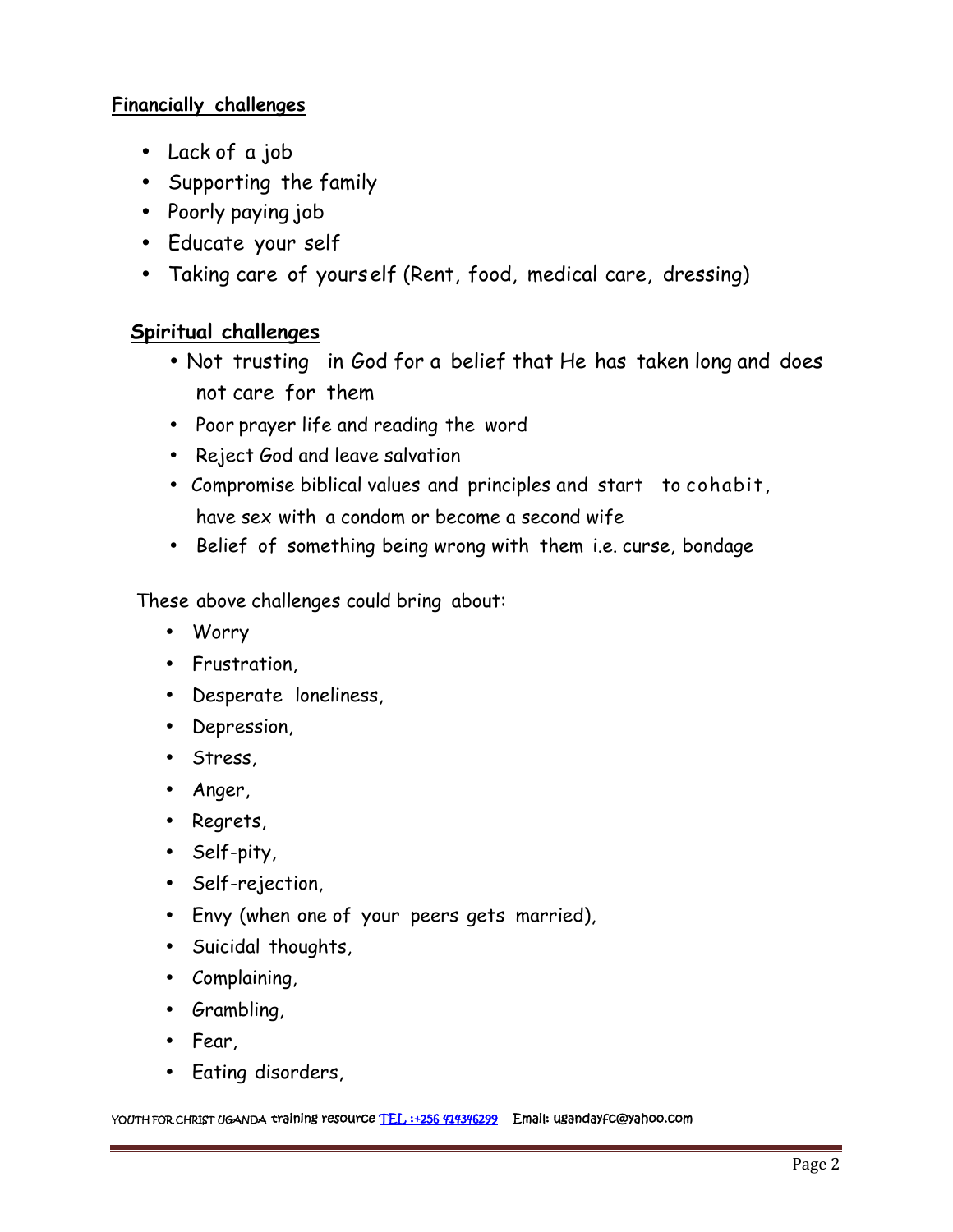• Getting money from men and many more.

Please look through that list and find out whether you have any of the above. Jesus Christ is calling you to repent today. This is because in this situation there is spiritual blindness; you cannot see His Love and faithfulness. He wants you remove your eyes on people/ circumstances and put them on Him.

Secrete of living a healthy single life as a woman:

"But seek first the kingdom of God and His righteousness and all these things shall be given to you as well" Mathew 6:33

### **Spiritually**

- Having a personal relationship with Jesus Christ. Life is meaningless without Him. He provides meaning and purpose for you to move on. You are able to move your eyes on getting married and focus them on Jesus Christ. But it starts by committing your life to the Him, to be your personal Lord and Savior.
- If you have already committed your life to Him you need to fall more and more in Love with Him, spend more time with Him.
- Walk in righteousness and purity.
- Seek and inquire of the Lord all the time concerning your life t h r o u g h prayer, fasting, reading the word of God. It's important that you pray that He will put you in His original plan for your life. *"ForI know the plans I have for you declares the Lord, plans to prosper you and not to harm you, plans to give you <sup>a</sup> hope and <sup>a</sup> future. N Jeremiah* 29:11.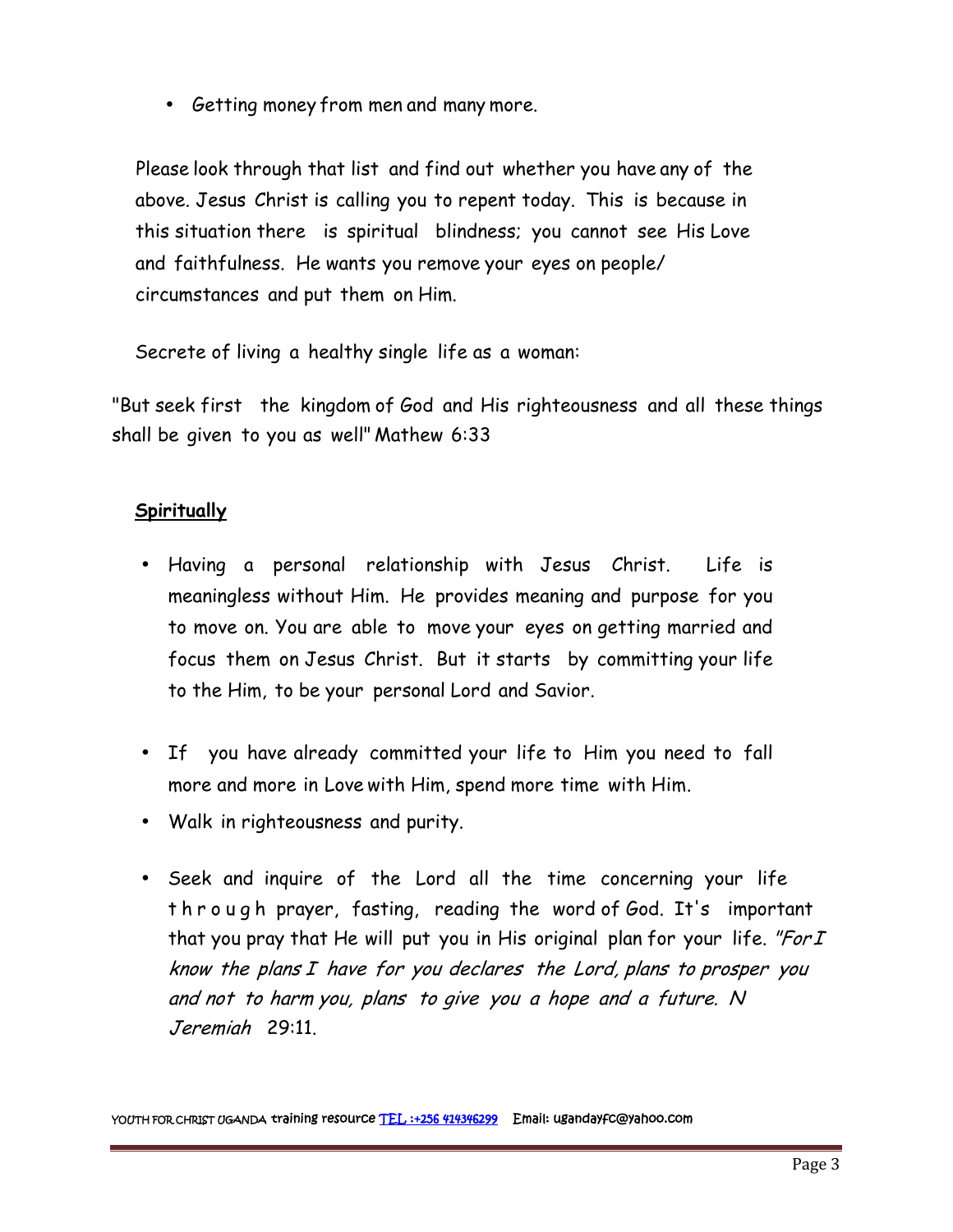- Do you know that there is a life God planned for you, where to work, people to bless, man to marry, people to bless you or mentor you, calling He has put on your life but you have to follow steps to reach it. Do not take it lightly; if the devil blinds you from the plan of God for your life, however much you strive, it will all be a struggle. Therefore, you need to pray that you are in the plan of God and also ask Him to help you that you do not plan of God for your life, however much you strive, it<br>struggle. Therefore, you need to pray that you are<br>plan of God and also ask Him to help you that you<br>leave it. This way brings blessings in your life. leave it. This way brings blessings in your life.
- It's very impor  $t$  ant to ask God for w is dom that you will make the right choices.
- Stand on the word of God; He has good plans for you.
- % Stand on the word of God; He has good plans for you.<br>• Know that you are beautifully and w onderfully made, d o n't<br>sell yourself cheap. sell yourself cheap.
- Now that you are beautifully and wonderfully made, don't<br>Sellyourself cheap.<br>Finter into repentance and spiritual warfare if you find out that<br>your family background of any strongholds e.g. witchcraft, sexual your family background of any strongholds e.g. witchcraft, sexual immorality that brought bondage and curses. *"For though we live in the world, we do not wage war as the world does. The weapons we fight with are not the weapons of the world On the contrary, they have divine power to demolish strongholds"* 1 *Corinthians 10:4.*
- This is a very sensitive area of your life, you can go to a church that teaches on deliverance from bondages and curses so that you are delivered.
- Wait patiently for Him, He knows and He will supply all your needs according to His riches in glory.
- Trust God to meet those needs for there is nothing impossible for Him.

**YOUTH FOR CHRIST UGANDA training resource TEL :+256 414346299 Email: ugandayfc@yahoo.com**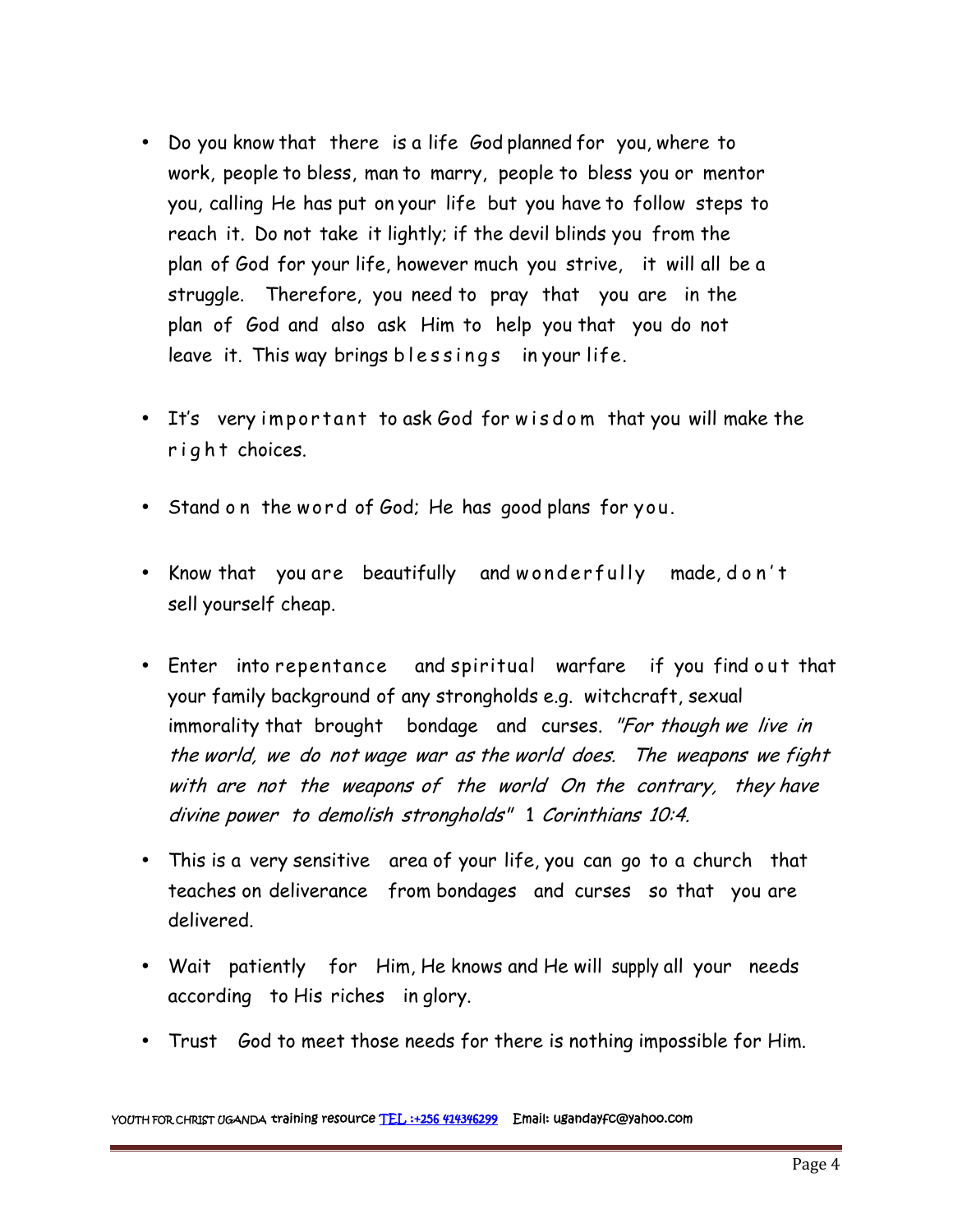Always balance your life your spiritual life and physical life if you don't one of them will suffer terribly and you will pay the price for it.

#### **Socially**

- Adjust and take on pressures from society and family especially about marriage, getting annoyed with them is not a solution.
- Let people know that you are saved, you are a child of God, you have a shepherd, Jesus, you trust Him unconditionally to meet your needs.
- Make true friends with whom you will encourage one another in the Lord and also pray.
- Never compromise your biblical principles and values you have made.
- Go for singles meetings and outings because you can learn so much from them. Many used to have very poor attitude towards them, through change if attitude you will benefit.
- Have a good attitude towards life, remove your eyes on the challenges and enjoy your life in its fullness
- It does no harm to find out the back ground of your family so that you, pray for deliverance.
- Be an example and testimony to young girls and single women what it means to wait upon God for your life, husband, job etc.